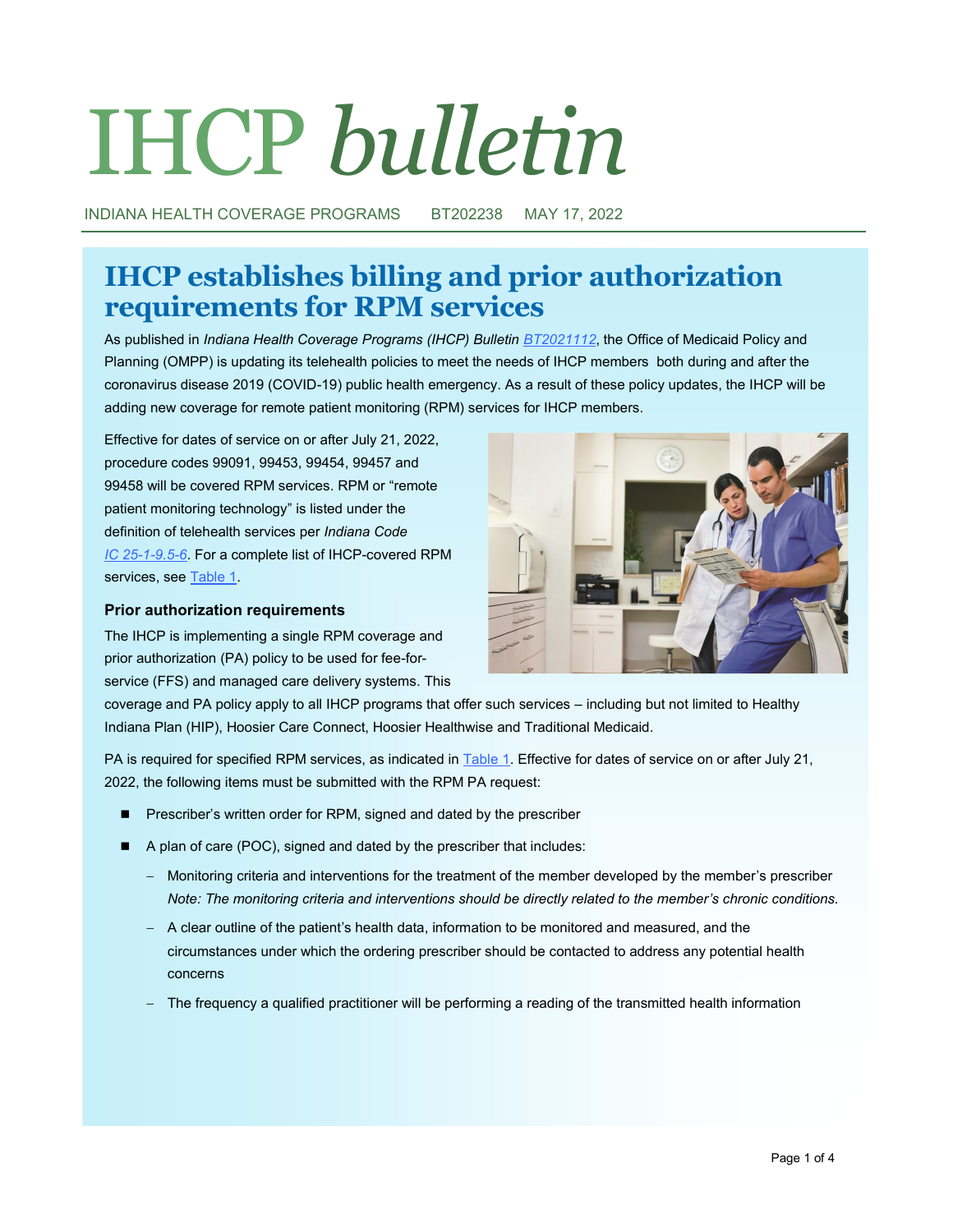The member must meet *one* or more of the following criteria to receive prior authorization for an RPM service (duration of initial service authorization is six months unless otherwise indicated):

- Received an organ transplantation within one year following the date of surgery.
- Had a surgical procedure (three-month service authorization following the date of surgery).
- Had one or more uncontrolled chronic conditions that significantly impaired the patient's health or resulted in two or more related hospitalizations or emergency department visits in the previous 12 months.
- Had been readmitted within 30 days for the same or similar diagnosis or condition.
- Identified as having a high-risk pregnancy (up to three-month service authorization postpartum). See the *[Obstetrical and Gynecological Services](https://www.in.gov/medicaid/providers/files/obstetrical-and-gynecological-services.pdf)* provider reference module for more information about high-risk pregnancy.

Reauthorizations will be permitted for select services as appropriate.

#### **Billing requirements**

For the reimbursement of RPM services, the procedure code billed must be listed on [Table 1.](#page-2-0) Additionally, the claim must have *both* of the following:

- An appropriate place of service (POS) of **one** of the following:
	- − 02 *Telehealth provided other than in patient's home*
	- − 10 *Telehealth provided in the patient's home*
- The following modifier:
	- − 95 Synchronous telemedicine service rendered via real-time interactive audio and video telecommunications system

*IHCP providers enrolled as home health agencies will continue to use procedure code 99600 – Unlisted home visit, service, or procedure and modifiers U1 or U1 TD for the submission of RPM telehealth claims. However, home health agencies will follow the PA policies that are outlined in this bulletin for these services.*

#### **For more information**

The information in this bulletin will be reflected in a future update to the Professional Fee Schedule and Outpatient Fee Schedule, accessible from the *[IHCP Fee Schedules](https://www.in.gov/medicaid/providers/business-transactions/billing-and-remittance/ihcp-fee-schedules/)* page at in.gov/medicaid/providers.

*Telehealth Service Codes*, accessible from the *[Code Sets](https://www.in.gov/medicaid/providers/business-transactions/billing-and-remittance/code-sets/)* page at in.gov/medicaid/providers, will be updated with the newly covered codes as well as all other procedure codes from [Table 1](#page-2-0) that are not already listed there (98975, 98976, 98977, 98980, 98981, 99473 and 99474).

The *[Telemedicine and Telehealth Services](https://www.in.gov/medicaid/providers/files/telemedicine-and-telehealth-services.pdf)* provider reference module will also be updated.

For questions on IHCP telehealth policy, email [telehealth.ompp@fssa.in.gov.](mailto:telehealth.ompp@fssa.in.gov) Otherwise, all questions related to FFS billing or PA criteria for RPM should be directed to Gainwell Technologies at 800-457-4584. Questions about managed care billing and PA related to these RPM policies must be directed to the managed care entity (MCE) with which the member is enrolled.

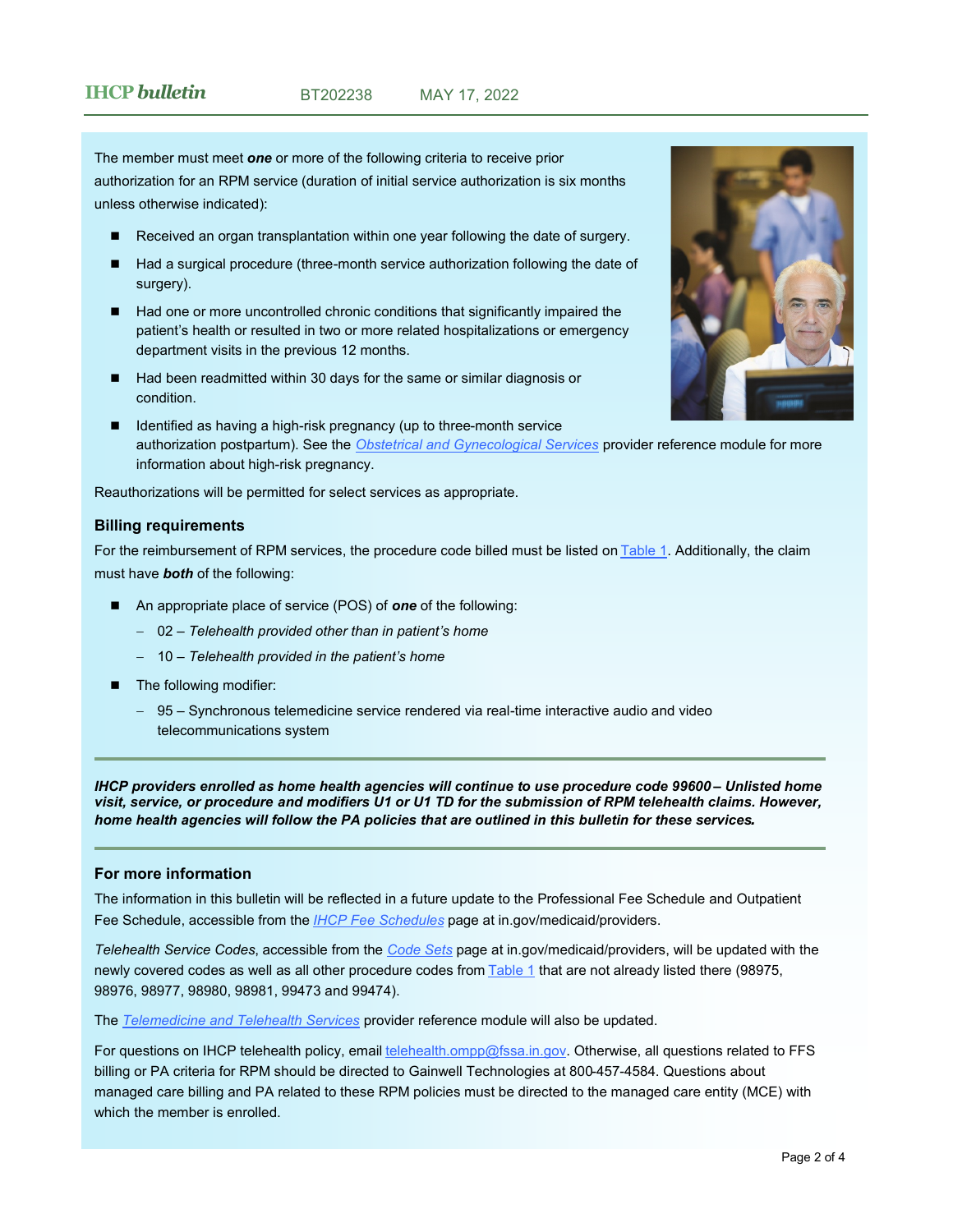<span id="page-2-0"></span>

| Code  | <b>Code description</b>                                                                                                                                                                                                                                                                                                                                                                                                                                             | <b>Requires PA?</b> |
|-------|---------------------------------------------------------------------------------------------------------------------------------------------------------------------------------------------------------------------------------------------------------------------------------------------------------------------------------------------------------------------------------------------------------------------------------------------------------------------|---------------------|
| 93228 | Heart rhythm tracing, computer analysis, and interpretation of patient-triggered events<br>greater than 24-hour EKG up to 30 days                                                                                                                                                                                                                                                                                                                                   | <b>No</b>           |
| 93229 | Heart rhythm tracing, computer analysis, physician prescribed transmission of patient-<br>triggered events greater than 24-hour EKG up to 30 days                                                                                                                                                                                                                                                                                                                   | <b>No</b>           |
| 93268 | Heart rhythm symptom-related tracing and interpretation of 24-hour EKG monitoring up to<br>30 days                                                                                                                                                                                                                                                                                                                                                                  | <b>No</b>           |
| 93270 | Heart rhythm symptom-related tracing of 24-hour EKG monitoring up to 30 days                                                                                                                                                                                                                                                                                                                                                                                        | <b>No</b>           |
| 93271 | Heart rhythm symptom-related transmission and analysis of 24-hour EKG monitoring up to<br>30 days                                                                                                                                                                                                                                                                                                                                                                   | <b>No</b>           |
| 93272 | Heart rhythm symptom-related interpretation of 24-hour EKG monitoring up to 30 days                                                                                                                                                                                                                                                                                                                                                                                 | <b>No</b>           |
| 93298 | Remote evaluations of heart rhythm monitor system implanted under skin with qualified<br>health care professional analysis, review, and report, up to 30 days                                                                                                                                                                                                                                                                                                       | No                  |
| 98975 | Set-up and patient education for remote monitoring of therapy                                                                                                                                                                                                                                                                                                                                                                                                       | Yes                 |
| 98976 | Device supply with schedule recording and transmission for remote monitoring of<br>respiratory system, per 30 days                                                                                                                                                                                                                                                                                                                                                  | Yes                 |
| 98977 | Device supply with schedule recording and transmission for remote monitoring of<br>musculoskeletal system, per 30 days                                                                                                                                                                                                                                                                                                                                              | Yes                 |
| 98980 | Remote therapeutic monitoring treatment management services by physician or other<br>qualified health care professional, first 20 minutes per calendar month                                                                                                                                                                                                                                                                                                        | Yes                 |
| 98981 | Remote therapeutic monitoring treatment management services by physician or other<br>qualified health care professional, each additional 20 minutes per calendar month                                                                                                                                                                                                                                                                                              | Yes                 |
| 99091 | Collection and interpretation of physiologic data (eg, ECG, blood pressure, glucose<br>monitoring) digitally stored and/or transmitted by the patient and/or caregiver to the<br>physician or other qualified health care professional, qualified by education, training,<br>licensure/regulation (when applicable) requiring a minimum of 30 minutes of time, each 30<br>days                                                                                      | Yes                 |
| 99453 | Remote monitoring of physiologic parameter(s) (eg, weight, blood pressure, pulse<br>oximetry, respiratory flow rate), initial; set-up and patient education on use of equipment                                                                                                                                                                                                                                                                                     | Yes                 |
| 99454 | Remote monitoring of physiologic parameter(s) (eg, weight, blood pressure, pulse<br>oximetry, respiratory flow rate), initial; device(s) supply with daily recording(s) or<br>programmed alert(s) transmission, each 30 days                                                                                                                                                                                                                                        | Yes                 |
| 99457 | Remote physiologic monitoring treatment management services, clinical staff/physician/<br>other qualified health care professional time in a calendar month requiring interactive<br>communication with the patient/caregiver during the month; first 20 minutes                                                                                                                                                                                                    | Yes                 |
| 99458 | Remote physiologic monitoring treatment management services, clinical staff/physician/<br>other qualified health care professional time in a calendar month requiring interactive<br>communication with the patient/caregiver during the month; each additional 20 minutes<br>(List separately in addition to code for primary procedure)                                                                                                                           | Yes                 |
| 99473 | Self-measured blood pressure using a device validated for clinical accuracy; patient<br>education/training and device calibration                                                                                                                                                                                                                                                                                                                                   | No                  |
| 99474 | Self-measured blood pressure using a device validated for clinical accuracy; separate self-<br>measurements of two readings one minute apart, twice daily over a 30-day period<br>(minimum of 12 readings), collection of data reported by the patient and/or caregiver to the<br>physician or other qualified health care professional, with report of average systolic and<br>diastolic pressures and subsequent communication of a treatment plan to the patient | No                  |

*Table 1 – Procedure codes covered for RPM telehealth services*